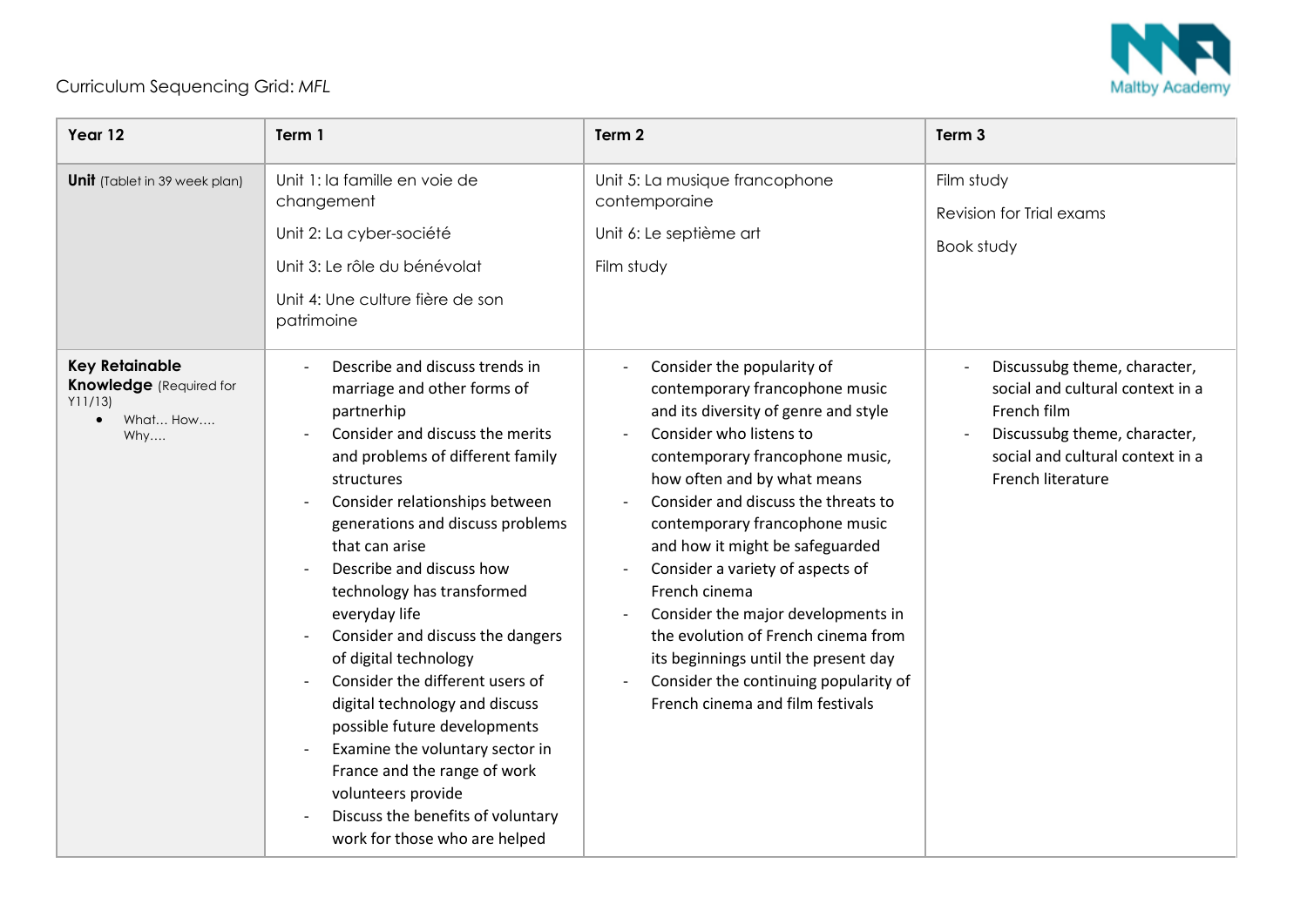Curriculum Sequencing Grid: *MFL*



|                                                                                                  | and how beneficiaries request<br>help<br>Look at the benefits of voluntary<br>work for those that do it and for<br>society as a whole<br>Understand the notion of heritage<br>and heritage preservation on a<br>regional and national scale<br>Consider the ways in which some<br>of the country's most famous<br>heritage sites market themselves<br>Comprehend how heritage<br>impacts upon and is guided by<br>culture in society                             |                                                                                                                                                                                                                                                                                                                         |                                                                       |
|--------------------------------------------------------------------------------------------------|------------------------------------------------------------------------------------------------------------------------------------------------------------------------------------------------------------------------------------------------------------------------------------------------------------------------------------------------------------------------------------------------------------------------------------------------------------------|-------------------------------------------------------------------------------------------------------------------------------------------------------------------------------------------------------------------------------------------------------------------------------------------------------------------------|-----------------------------------------------------------------------|
| <b>Key Technical</b><br>Vocabulary (To be<br>modelled and deliberately<br>practiced in context.) | Imperfect tense<br>Perfect tense<br>Recognise past historic tense<br>Infinitive constructions<br>Object pronouns<br>Present tense (regular and<br>irregular verbs)<br>Connectives - temporal and<br>causal<br>Conditional tense and si<br>sentences<br>Future tense<br>Adjective agreements<br>Comparatives and superlatives<br>Si sentences with present and<br>future tense<br>Using the subjunctive with<br>expressions of doubt,<br>uncertainty or necessity | Question forms and command<br>forms<br>Using the subjunctive to suggest<br>$\bullet$<br>possibility with verbs of wishing and<br>emotional reaction<br>Conditional tense<br>Infinitive constructions<br>Si sentences with pastperfect and<br>past conditional tense<br>Using connectives followed by the<br>subjunctive | Cinema technical vocabulary<br>$\bullet$<br>Writing essays techniques |